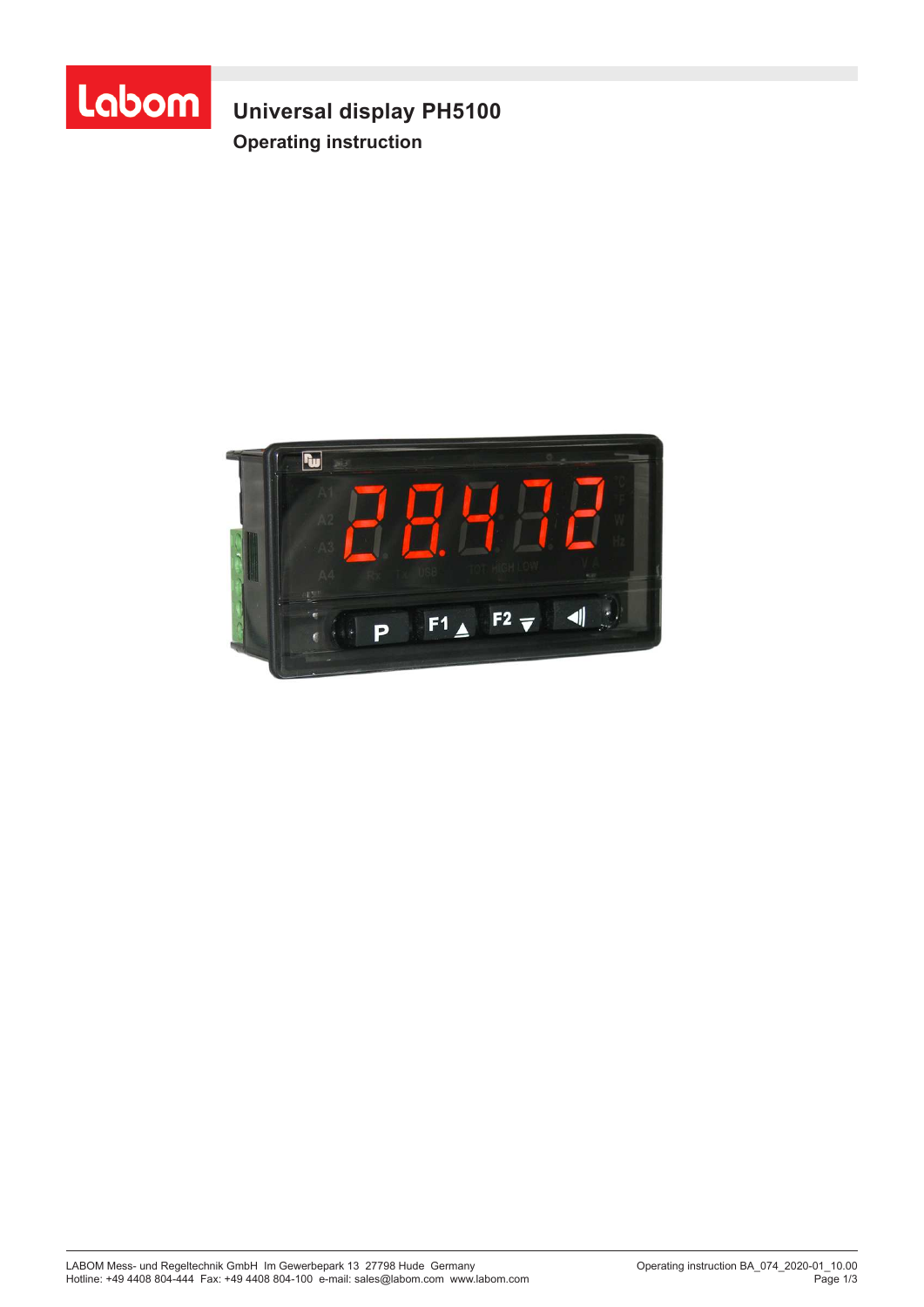# **Content**

| 1.              |     |           |  |  |
|-----------------|-----|-----------|--|--|
|                 |     |           |  |  |
|                 | 2.1 |           |  |  |
|                 | 2.2 |           |  |  |
|                 | 2.3 |           |  |  |
|                 | 2.4 |           |  |  |
|                 | 2.5 |           |  |  |
|                 | 2.6 |           |  |  |
| 3.              |     |           |  |  |
|                 |     |           |  |  |
|                 | 4.1 |           |  |  |
|                 | 4.2 |           |  |  |
|                 | 4.3 |           |  |  |
|                 | 4.4 |           |  |  |
|                 | 4.5 |           |  |  |
|                 | 4.6 |           |  |  |
|                 | 4.7 |           |  |  |
|                 | 4.8 |           |  |  |
|                 | 4.9 |           |  |  |
|                 |     |           |  |  |
|                 |     |           |  |  |
|                 |     |           |  |  |
|                 |     |           |  |  |
|                 |     |           |  |  |
|                 |     |           |  |  |
|                 | 5.1 |           |  |  |
|                 | 5.2 |           |  |  |
|                 | 5.3 |           |  |  |
|                 |     |           |  |  |
|                 |     |           |  |  |
|                 |     |           |  |  |
|                 | 8.1 |           |  |  |
|                 | 8.2 |           |  |  |
|                 | 8.3 |           |  |  |
|                 | 8.4 |           |  |  |
|                 | 8.5 |           |  |  |
|                 | 8.6 |           |  |  |
| 9.              |     |           |  |  |
| 10 <sub>1</sub> |     |           |  |  |
|                 |     |           |  |  |
|                 |     |           |  |  |
| 11.             |     | Copyright |  |  |
| 12.             |     |           |  |  |
| 13.             |     |           |  |  |
| 14.             |     |           |  |  |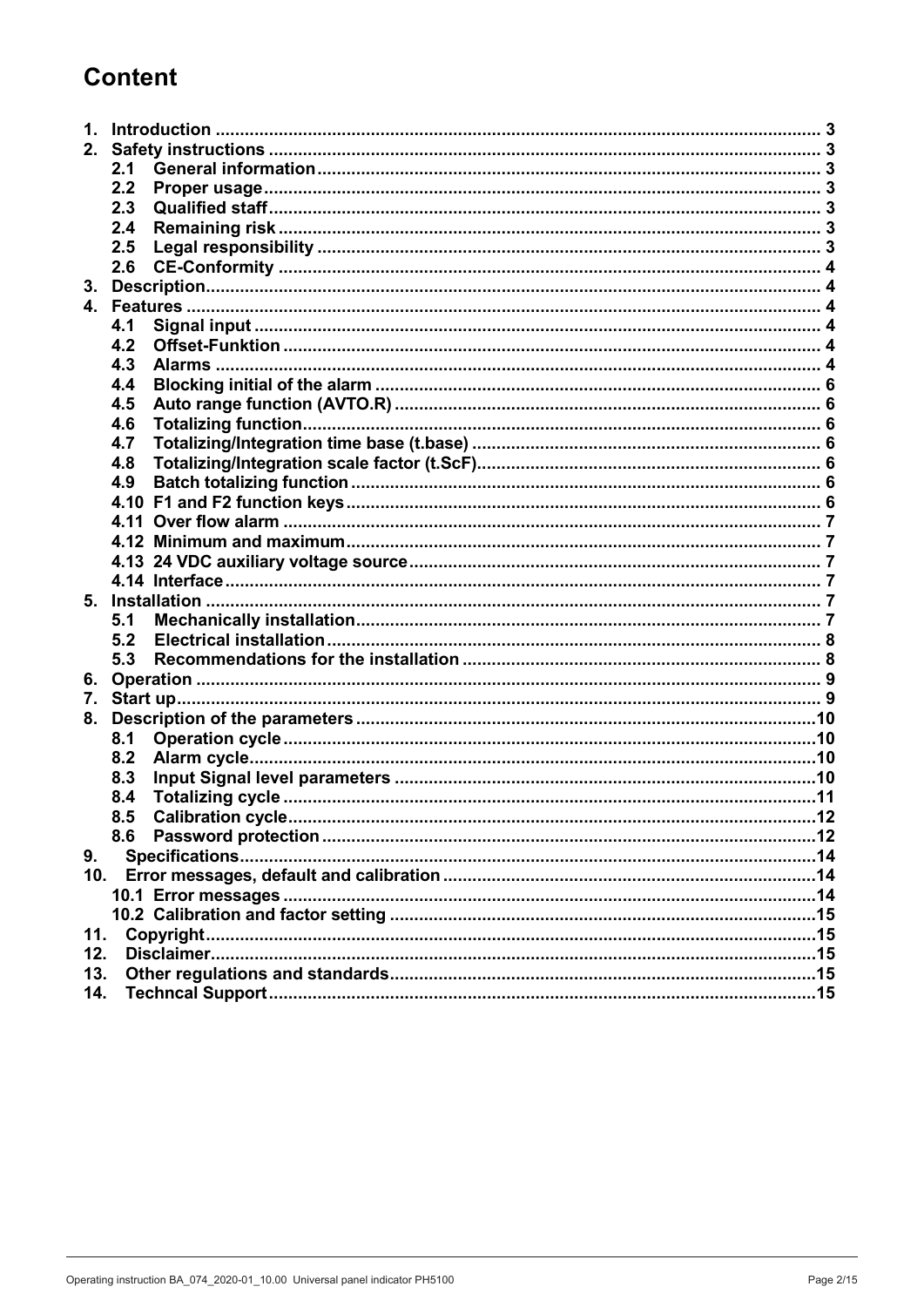### **1. Introduction**

#### **Dear valued Customer!**

Thank you for purchasing and using a product from our company. The universal digital panel meter PH5100 from LABOM Mess- und Regeltechnik GmbH could be used for a numerous number of applications.

For getting the highest effort out of this unit, we kindly ask you to follow the below mentioned instructions:

**Every person who is involved with the installation or usage of this unit, must read carefully and understand the installation manual and safety instructions!** 

### **2. Safety instructions**

#### **2.1 General information**

To ensure the safe operation of this unit the instructions that appear in this manual must be strictly observed. In addition, when used all applicable legal and safety regulations for the respective application must be observed. The same applies correspondingly to the use of accessories.

#### **2.2 Intended usage**

Units from the PH5100 are used for collecting and displaying of a variaty of analogue sensor signals. Any other use is regarded not in accordance with the intended usage.

The LABOM universal panel meters PH5100 are not meant to be used as sole safety 长头 means to prevent dangerous situations on machinery and installations. Machinery and installations must be so designed that fault conditions can not lead to harmful situations to operating personnel (e.g. by independent limit value switches, mechanical locking etc.).

### **2.3 Qualified personnel**

Units from the LABOM universal panel meter PH5100 must only be operated in accordance with the technical specifications by qualified personnel. Personnel regarded qualified is familiar with the installation, assembly, putting into operation and operation of the units and possesses adequate professional qualification for the task.

### **2.4 Remaining hazards**

Units from the LABOM universal panel meter PH5100 are state of the art and safe to operate. A risk of danger can occur when deployed and operated improperly by untrained personnel.

In this manual remaining hazards are marked by the following warning symbol:



**This symbol indicates that non-observance of the safety guidelines may cause hazards to persons even serious injury or death and/or the possibility of property damage.** 

#### **2.5 Legal responsibilityh**

Liability for material defects and defects of this documentation, particularly for the accuracy, correctness, freedom of protection or third party rights, completeness and/or usability - except for willful misconduct or gross negligence - is excluded.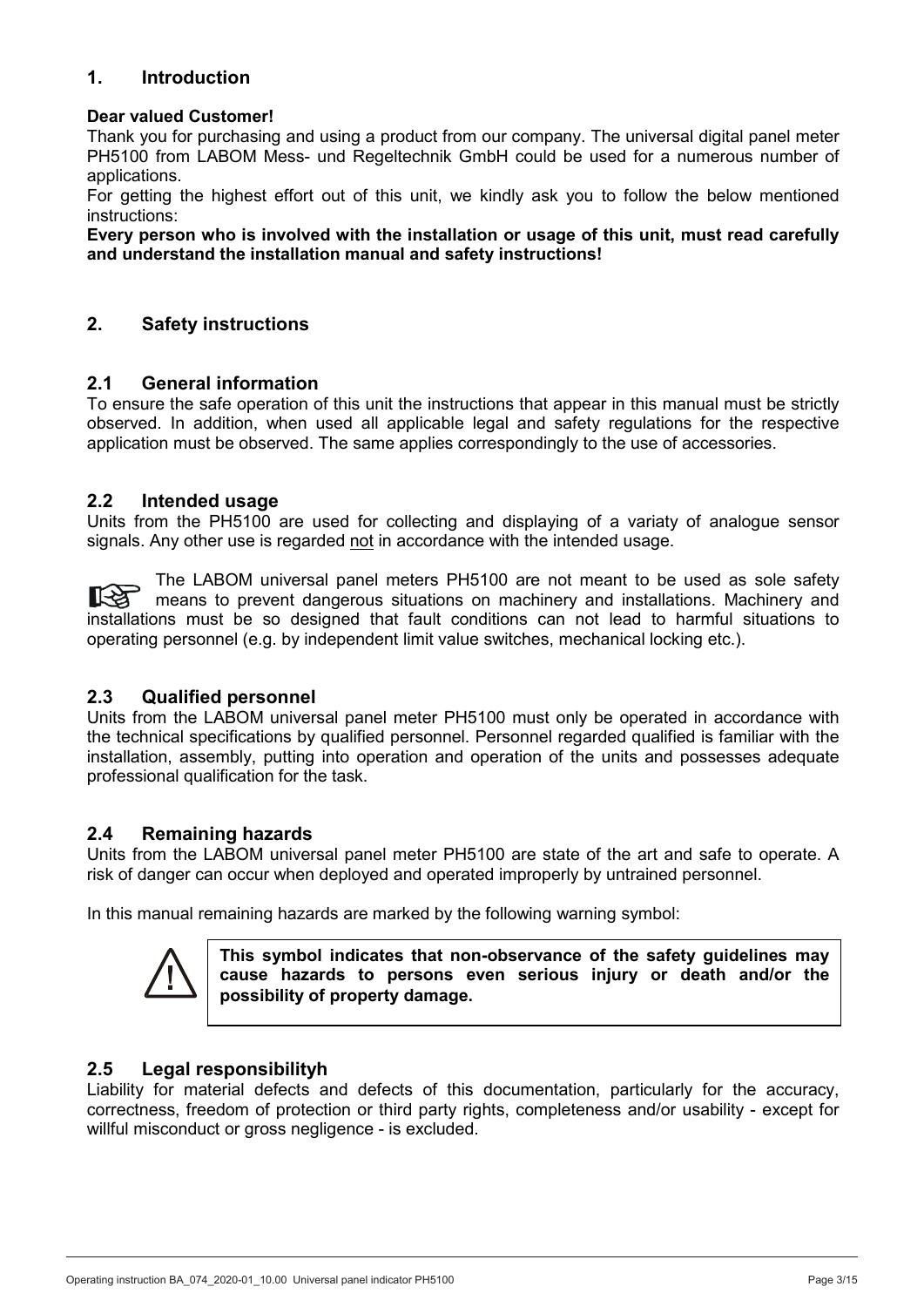### **2.6 CE-Conformity**

The CE certificate is available at our company. We are pleased to send you a copy of it. Please feel free and contact us to get a copy.

#### **3. Description**

The universal panel meter PH5100 is a quite versatile process indicator with totalizing function. With a wide list of input types - thermocouples, thermo-resistance, voltage and current the PH5100 is capable of measuring the majority of the variables and sensors encountered in industrial processes.

It contains two alarms (six functions), sensor offset, configuration of parameters protected by password, USB communication, indication in degrees Celsius (°C) or Fahrenheit (°F), among others.

### **4. Features**

| <b>Type</b>        | <b>CODE</b>  | <b>Measurement range</b>                                               |
|--------------------|--------------|------------------------------------------------------------------------|
| Thermo couple J    | kc d         | Range: -110 °C to +950 °C (-166 °F to +1742 °F)                        |
| Thermo couple K    | Tc L         | Range: -150 °C to +1370 °C (-238 °F to +2498 °F)                       |
| Thermo couple T    | $r_c$ $r_c$  | Range: -160 °C to +400 °C (-256 °F to 752 °F)                          |
| Thermo couple N    | Гc n         | Range: -270 °C to +1300 °C (-454 °F to 2372 °F)                        |
| Thermo couple R    | $\Gamma$ c r | Range: -50 °C to +1760 °C (-58 °F to 3200 °F)                          |
| Thermo couple S    | $\sqrt{5}$   | Range: -50 °C to +1760 °C (-58 °F to 3200 °F)                          |
| Thermo couple B    | rc b         | Range: 400 °C to +1800 °C (752 °F to 3272 °F)                          |
| Thermo couple E    | $r_c$ $r$    | Range: -90 °C to +730 °C (-130 °F to 1346 °F)                          |
| <b>RTD (Pt100)</b> | PŁ           | Range: -200 °C to +850 °C (-328 °F to 1562 °F)                         |
| 0 to 20 $mA$       | <b>LOZO</b>  |                                                                        |
| 4 to 20 mA         | L.420        |                                                                        |
| 0 to 50 $mV$       | <b>LOSO</b>  | Linear analogue signal<br>Indication programmable from -1999 to 30000. |
| 0 to 5 VDC         | LΩS          |                                                                        |
| $0$ to 10 VDC      | L.O. 10      |                                                                        |

#### **4.1 Signal input**

**Table 1:** Input Types

### **4.2 Offset-Funktion**

Allows fine adjustments to the PV indication, correcting measurement errors that appear, for example, after the replacement of the temperature sensor.

### **4.3 Alarms**

The LABOM digital universal panel meter PH5100 has two alarm outputs:

- **ALARM1** Relay SPST Available on terminals 5 and 6.
- **ALARM2**  Relay SPST- Available on terminals 3 and 4.

- 4 - BA\_074e, Rev.1C5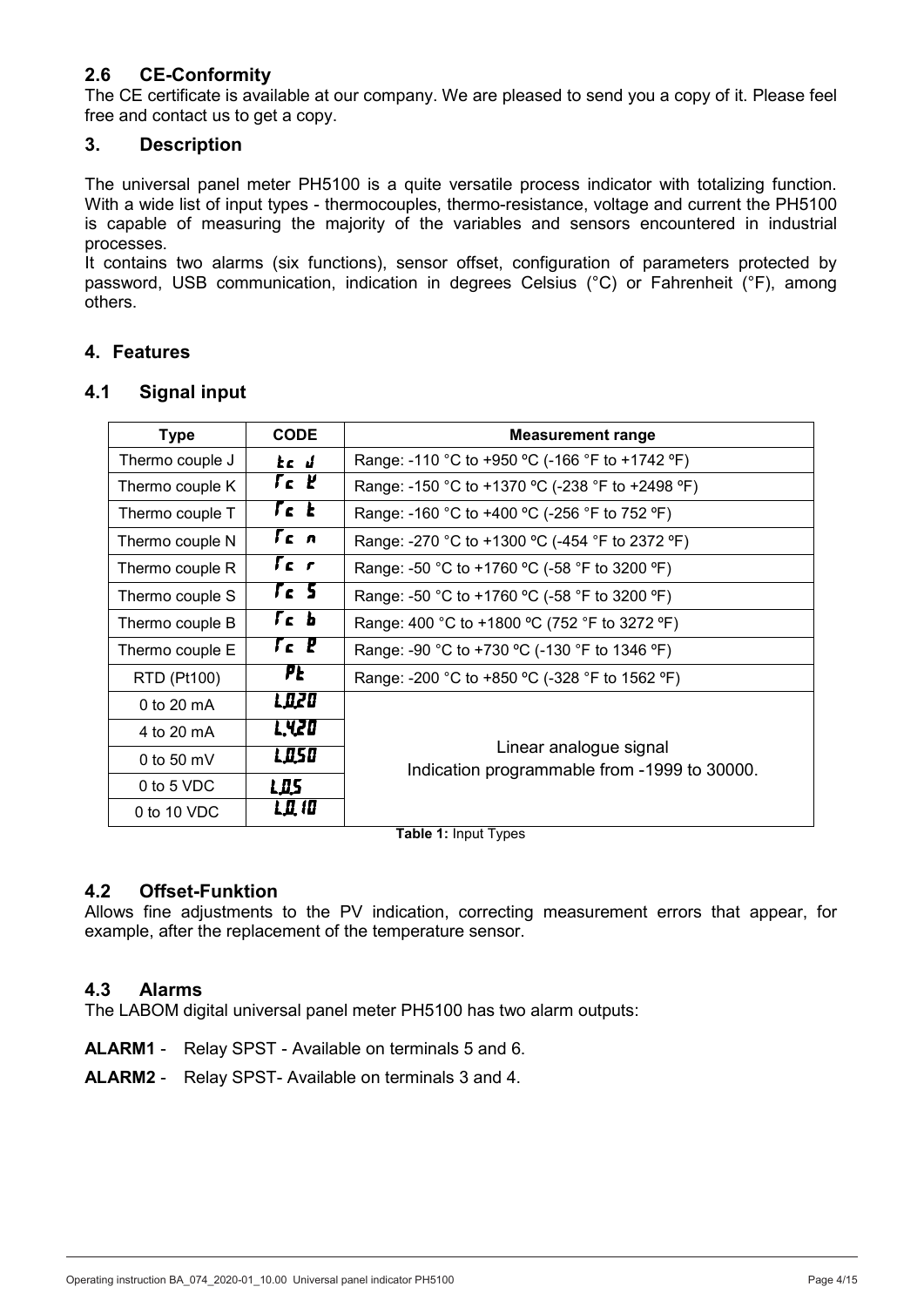The alarms can assume the functions described on **Table 02**:

| off                       | Alarm off.                                                                                                                                                  |                                                                                                                                                                    |  |
|---------------------------|-------------------------------------------------------------------------------------------------------------------------------------------------------------|--------------------------------------------------------------------------------------------------------------------------------------------------------------------|--|
| Lo                        | Alarm of the Absolute Minimum<br>Value. It triggers when the value<br>of the PV is below the value<br>defined by the alarm Setpoint<br>(SPA1 or SPA2).      | $\blacktriangleright$ PV<br>SPA1                                                                                                                                   |  |
| H1                        | Alarm of the Absolute Maximum<br>Value. It triggers when the value<br>of the PV is above the value<br>defined by the alarm Setpoint.                        | PV<br>SPA <sub>1</sub>                                                                                                                                             |  |
|                           |                                                                                                                                                             | Alarm of the Differential Value. In this function the parameters "SPA1" and "SPA2"<br>represent errors (difference) between the PV and one reference value (AIrF). |  |
| d IF                      | PV <sub>1</sub><br>ALIF-SPA1 ALIF ALIF+SPA1                                                                                                                 | PV<br>ALIF + SPA1 ALIF ALIF - SPA1                                                                                                                                 |  |
|                           | SPA1 positive                                                                                                                                               | SPA1 negative                                                                                                                                                      |  |
|                           | Alarm of the Minimum Differential Value. It triggers when the value of the PV is below<br>the point defined by:<br>ALrF-SPA1 (using alarm 1 as an example). |                                                                                                                                                                    |  |
| $d$ if $L$                | $\blacktriangleright$ PV<br>ALrF-SPA1<br><b>ALrF</b>                                                                                                        | PV<br>ALrF - SPA1<br><b>ALrF</b>                                                                                                                                   |  |
|                           | SPA1 positive                                                                                                                                               | SPA1 negative                                                                                                                                                      |  |
|                           | the point defined by:<br>ALrF+SPA1 (using alarm 1 as an example).                                                                                           | Alarm of the Maximum Differential Value. It triggers when the value of the PV is above                                                                             |  |
| d ifh                     | PV<br><b>ALrF</b><br>ALrF + SPA1                                                                                                                            | $\blacktriangleright$ PV<br>ALrF + SPA1<br><b>ALrF</b>                                                                                                             |  |
|                           | SPA1 positiv                                                                                                                                                | SPA1 negativ                                                                                                                                                       |  |
| <b>EL</b> o               | Alarm of the Absolute Minimum Value. It triggers when the value of the totalizer (TOT) is<br><b>below</b> the value defined by the alarm Setpoint.          |                                                                                                                                                                    |  |
| ŁH.                       | Alarm of the Absolute Maximum Value. It triggers when the value of the totalizer (TOT)<br>is above the value defined by the alarm Setpoint.                 |                                                                                                                                                                    |  |
| <b>LoFL</b>               | Alarm at overflow of totalizer.                                                                                                                             |                                                                                                                                                                    |  |
| l <sub>er</sub>           | Alarms of the Sensor Break (Sensor Break Alarm). It is activated when the Input<br>presents problems such as interrupted sensor, bad connection, etc.       |                                                                                                                                                                    |  |
| Table 02: Alarm functions |                                                                                                                                                             |                                                                                                                                                                    |  |

**Note:** The figures are also valid for Alarm 2 (SPA2).

 $\sim$  5  $-$  BA $\sim$  5  $-$  BA $\sim$  5  $\sim$  5  $\sim$  5  $\sim$  5  $\sim$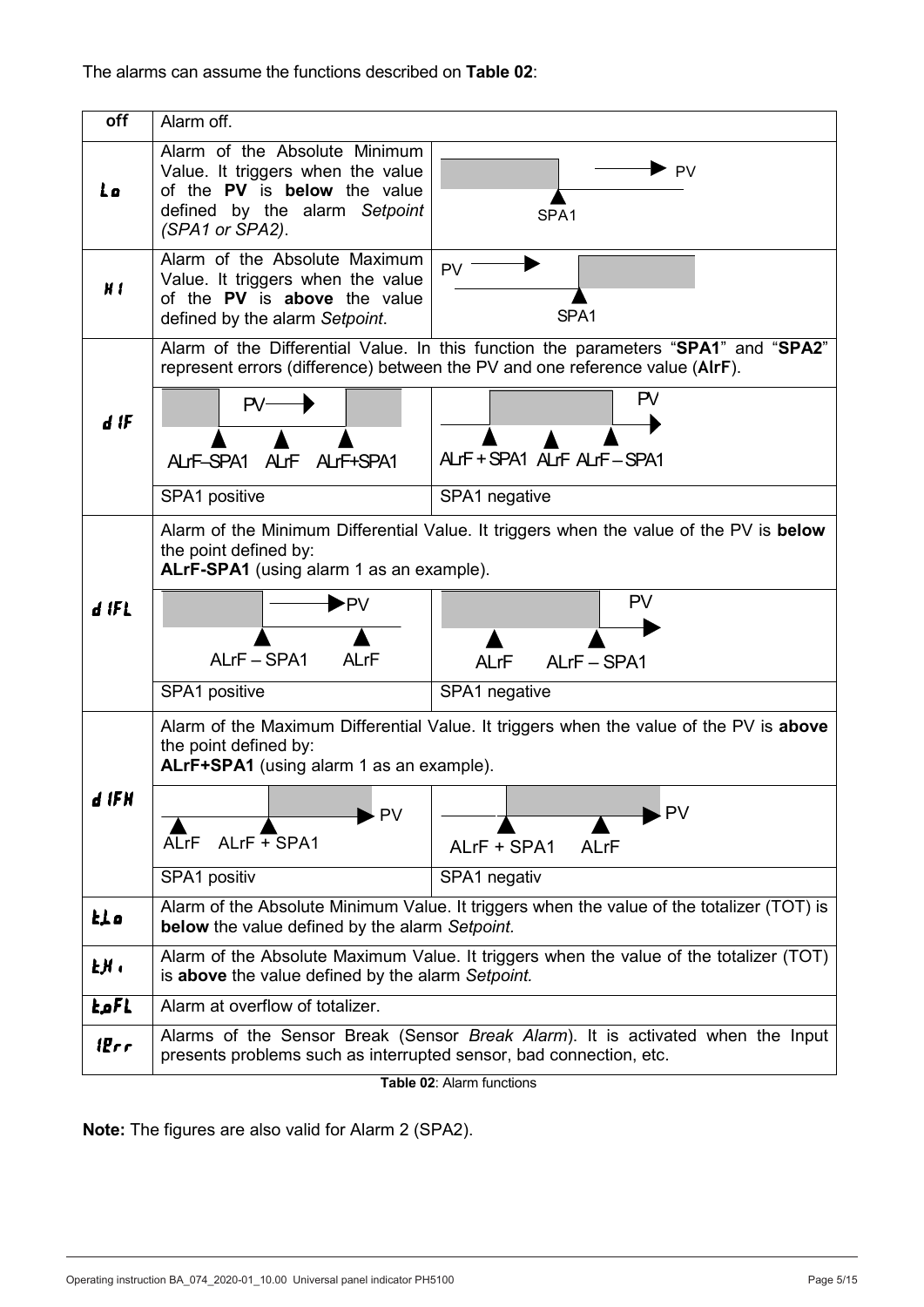### **4.4 Blocking initial of the alarm**

The initial blocking option inhibits the alarm from being recognized if an alarm condition is present in the process when the indicator is first energized. The alarm will be enabled only after the occurrence of no alarm condition.

The initial blocking is useful, for example, when one of the alarms is set up as a minimum value alarm, which may cause the activation of the alarm soon upon the process start-up; an occurrence that may undesirable in many cases.

The initial blocking feature is not valid for the functions **t.lo**, **t.Hi**, **t.ofl** and **ierr**.

### **4.5** Auto range function (**RUFUR**)

The indication limits can be set by using operator's knowledge about the process. By knowing the relation between the current process variable value and the desired indication in two points the indication limits can be easily set.

The known PV values are set through  $P$  (SPL and  $P$ 2,5PL parameters which are presented when the Auto Range function is enabled:  $R_{\text{u}}k_{\text{u}}r$ :  $\angle 2PS$ .

If the function Auto Range is used the parameters  $\cdot nLL$  and  $\cdot nHL$  are automatically defined. This function is only available for analog linear input signals.

### **4.6 Totalizing function**

This function allows continuous integration of instant PV values.

This continunous integration is stored in a non volatile internal memory and can also be presented at the indicator display by choosing TOTAL screen which is identified by the symbol TOT. This symbol is always presented when the TOTAL is being presented.

The TOTAL value is presented with up to 9 digits (999999999) but when this value is bigger than 99999 it is splitted in two separate screensindicating the most and least significant parts and identified with the symbols **TOT HIGH** and **TOT LOW** on the display.

The TOTAL value can be erased through the keyboard or can be reset everytime the indicator is powered up.

### **4.7** Totalizing/Integration time base (*LLRSP*)

The instant PV value integration is executed at fixed time interval which is defined by a configuration parameter.

The Time Base options are second, minute, hour and day.

#### **4.8 Totalizing/Integration scale factor ()**

Before being added to the total, the instant PV value is multiplied by the Scale Factor.

#### **4.9 Batch totalizing function**

This function allows the operator to execute the totalization only when a pre configured function key is pressed.

This function allows the user to add or subtract the instant PV value to/from the total accumulated value.

#### **4.10 F1 and F2 function keys**

The F1 and F2 Keyscan execute several different functions which should be set by the user when configurating the indicator.

| no                  | Key not used to any special function.                                                     |
|---------------------|-------------------------------------------------------------------------------------------|
| ьяаа<br>$b$ 5 $u$ b | <b>Executes Batch Function - Addition</b><br><b>Executes Batch Function - Subtraction</b> |
| r St£o              | Reset Total value                                                                         |
| $d - h$             | Present maximum read value                                                                |
| $d - I_0$           | Present minimum read value                                                                |
| r, lah i            | Reset minimum and maximum values                                                          |
|                     |                                                                                           |

- 6 - BA\_074e, Rev.1C5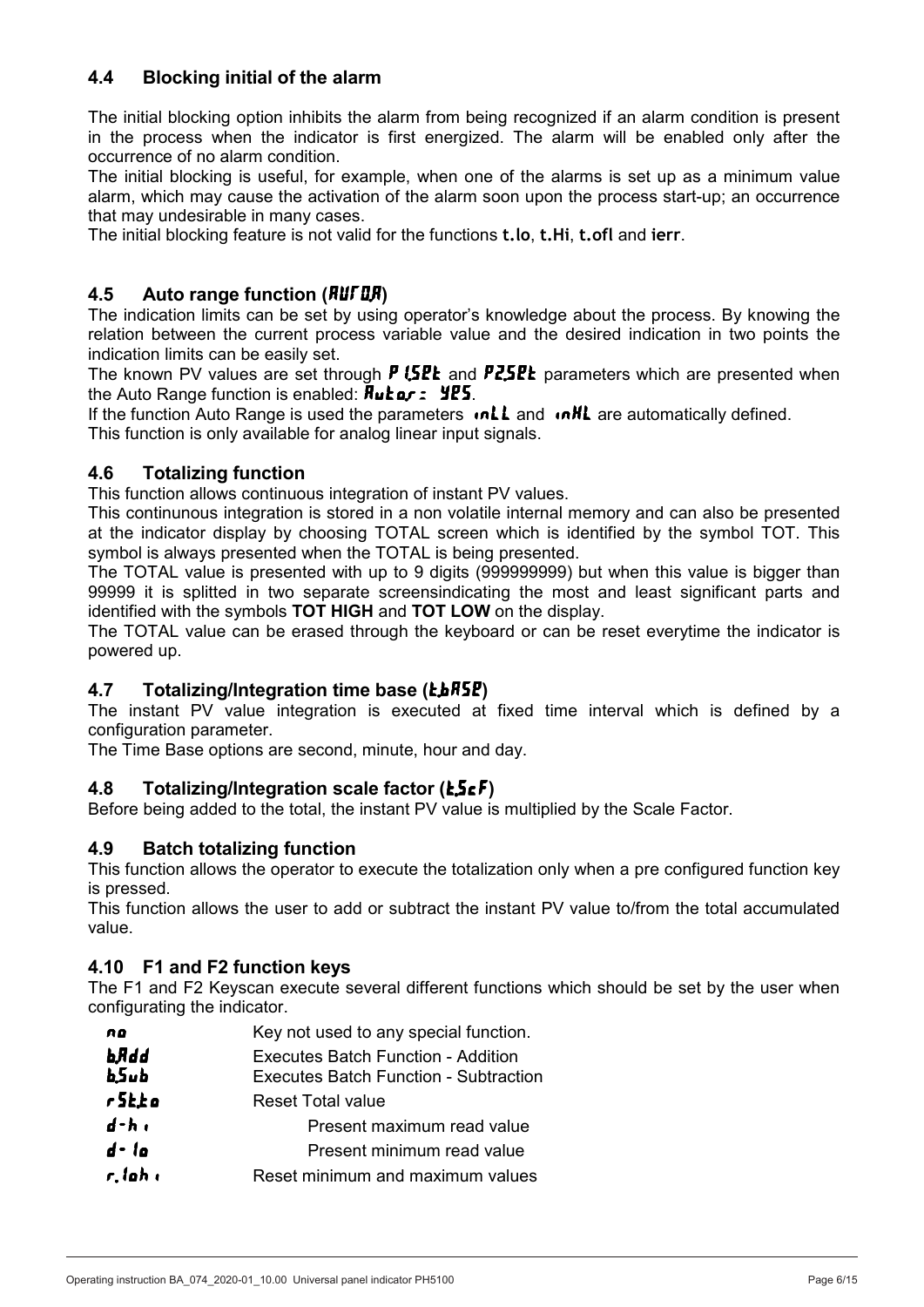Two different functions can be assigned to F1 and F2 keys. The function to be executed, Primary or Secundary, is determined by the amount of time the function key keeps pressed. If the function key keeps pressed for less then 1 secondthe Primary function is executed.

If the key keeps pressed for more than 3 seconds then the Secundary function is executed.

The combination of the keys F1 and F2 pressed simultaneously can also execute a Special Function. All Special Functions are available to the operator as follows:

- **F1\_1:** F1 Key, Primary Function.<br>**F1 2:** F1 Key, Secundary Function
- **F1\_2:** F1 Key, Secundary Function.<br>**F2 1:** F2 Key. Primary Function.
- **F2\_1:** F2 Key, Primary Function.<br>**F2 2:** F2 Key, Secundary Function.
- **F2\_2**: F2 Key, Secundary Function.
- **F12 1:** F1+F2 Keys, Primary Function.
- **F12\_2**: F1+F2 Keys, Secundary Function.

The totalization alarm functions **t.Lo** and **T.i** allow the user to notify when a total value is reached. The alarm defined as Totalization Minimum Value Alarm ( $\mathbf{L}$ ) is set when the totalization value goes below the configured set point.

The alarm defined as Totalization Maximum Value Alarm ( $E$ H) is set when the totalization value goes above the configured set point.

As the totalization value can indicate up to 99999 99999 (or -9999 99999) the set point values behave the same way. If the SP being set goes above 99999 (orbelow -9999) the second SP part is displayed allowing the operator to se values up to 99999 99999 (or -9999 99999).

The flags **HIGH** and **LOW** identify if the part being displayed is the SP most significant part (HIGH) or the least significant part (LOW).

The totalization alarm (SP) is defined through the values SPA1 and SPA2. This two parameters behave different from other parameters. The Back key allows the operator to change the SP decimal digit to be set.

### **4.11 Over flow alarm**

This alarm function is set when the totalized value surpass 9999999999, which is the maximum indication value.

#### **4.12 Minimum and maximum**

The indicator is continuously storing the extreme input indication measurements, or the the minimum and maximum values. These values can be display edatany time by the operator by pressing the keys F1 and F2. Notice that the function Keys should be set to  $dh \cdot$  and  $dh \circ$ .

To reset the maximum and minimum values and start another another monitoring cycle, just execute the function  $\mathbf{r}$ ,  $\mathbf{I}$   $\mathbf{a}$ , which can be assigned to the keys F1 and F2.When the indicator is powered off these information is not stored.

### **4.13 24 VDC auxiliary voltage source**

The standard version of the PH5100 provides an auxiliary power supply (24 VDC) for exciting field transmitters (terminal 13 on the rear panel).

#### **4.14 Interface**

USB-Port (virtual COM-Port) to program the digital display.

### **5. Installation**

#### **5.1 Mechanical installation**

The indicator is meant for panel mounting. The sequence of steps is:

- Prepare a cut out of 93.0 by 45.5 mm on the panel
- Remove the mounting clamp from the indicator
- Insert the indicator into the cut out from the front side of the panel
- Place the clamp on the indicator again, pressing until firm grip to the panel

 $\overline{\phantom{a}}$  -  $\overline{\phantom{a}}$  -  $\overline{\phantom{a}}$  -  $\overline{\phantom{a}}$  -  $\overline{\phantom{a}}$  -  $\overline{\phantom{a}}$  -  $\overline{\phantom{a}}$  -  $\overline{\phantom{a}}$  -  $\overline{\phantom{a}}$  -  $\overline{\phantom{a}}$  -  $\overline{\phantom{a}}$  -  $\overline{\phantom{a}}$  -  $\overline{\phantom{a}}$  -  $\overline{\phantom{a}}$  -  $\overline{\phantom{a}}$  -  $\overline{\phantom{a}}$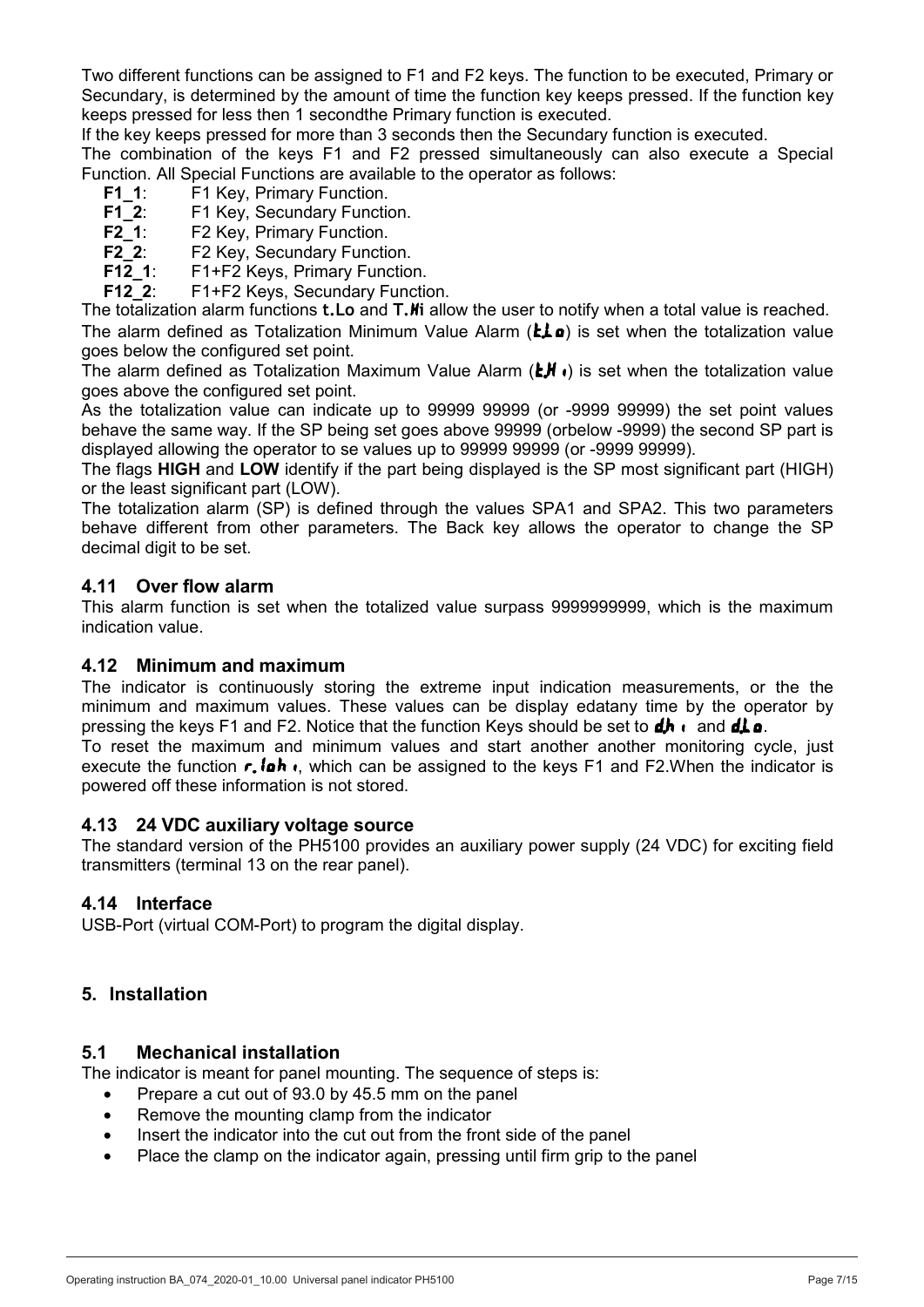### **5.2 Electrical installation**

The terminal configuration is shown in Figure 01.



**Figure 01**: Inputs connections and power supply



**Figure 02**: Thermocouple, Pt100 and 50 mV signal connection



**Figure 03**: Current (mA) and Voltage (V) signal connection

This indicator offers an auxiliary 24 Vdc +/-15% at 50 mA power supply which is typically applied to power up two wire 4 to 20 mA field transmitters. The **Figure 04** presents the wiring for this application.



**Figure 04:** Auxiliary 24 Vdc usage example

### **5.3 Recommendations for the installation**

- To minimize the pick-up of electrical noise, the low voltage DC connections and the sensor input wiring should be routed away from high-current power conductors. If this is impractical, use shielded cables. In general, keep cable lengths to a minimum.
- The input signals conductors shall be positioned throughout the factory separate from the output and the power supply conductors, in grounded conduits if possible.
- The power supply of the electronic instruments shall come from a proper source for the instrumentation network.
- It is recommended to use RC FILTERS (0,1uF in series with 100 ohms) to suppress the noise generated by contactors coils, solenoids, etc.

 $\mathcal{L} = \mathcal{L} \times \mathcal{L} = \mathcal{L} \times \mathcal{L} = \mathcal{L} \times \mathcal{L} = \mathcal{L} \times \mathcal{L} = \mathcal{L} \times \mathcal{L} = \mathcal{L} \times \mathcal{L} = \mathcal{L} \times \mathcal{L} = \mathcal{L} \times \mathcal{L} = \mathcal{L} \times \mathcal{L} = \mathcal{L} \times \mathcal{L} = \mathcal{L} \times \mathcal{L} = \mathcal{L} \times \mathcal{L} = \mathcal{L} \times \mathcal{L} = \mathcal{L} \times \mathcal{L} = \mathcal$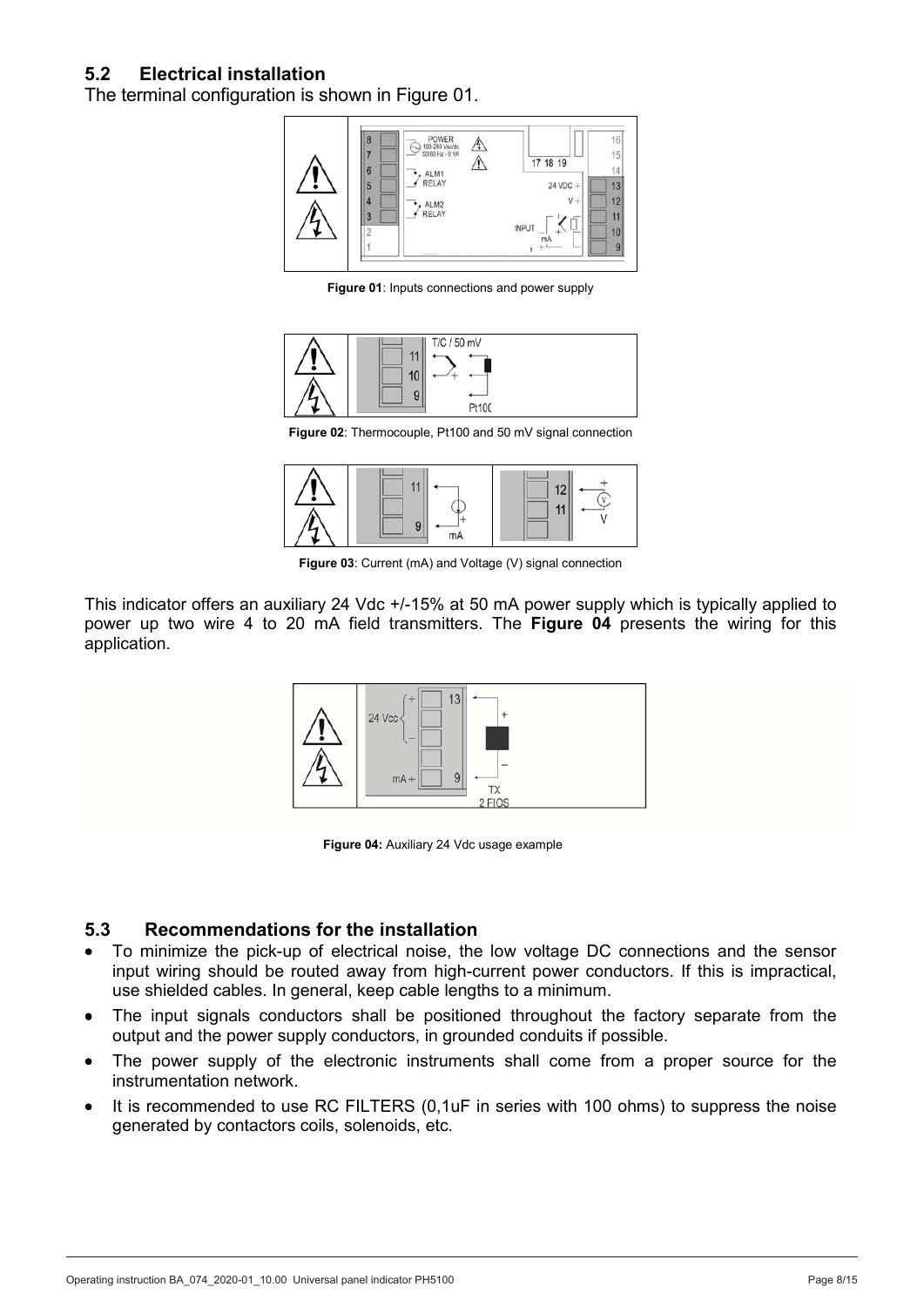## **6. Operation**

The indicator front panel, together with its elements, can be seen on:



**Figure 02:** Identification of the front panel parts.

**Display**: Shows the process variable (**PV)**, the configuration parameters prompts and their respective values/conditions.

**Indicators A1 and A2:** signalize the occurrence of an alarm condition.

**Key P**: Used to walk through the parameters in the menu cycles.

 **Increment key and Decrement key**: Used to change parameter values.

Key **I:** Go back to the previous displayed parameter. This key changes its behavior starting to set the decimal digit to set.

### **7. Start up**

When the controller is powered up, its firmware version is displayed for 3 seconds, after which the PH5100 starts normal operation, when the value of **PV** is displayed and the outputs are enabled.

Before the indicator is ready to be used in a given process, it requires some basic configuration, consisting of assigning values to the parameters according to the desired behavior. The user shall understand the importance of each parameter and determine a valid condition or a valid value for each one of them.

The configuration parameters are grouped in levels according to their affinity. The 5 parameters levels are:

1 – Operation

2 – Alarms

3 – Input

4 – Totalizer

5 – Calibration

The **"P"** key provides the access to the levels and to the parameters of these levels.

Keeping the **P** key pressed, at every 2 seconds, the indicator jumps from one level to another, presenting the first parameter of each level:

### Measurement PV>>FuR l>>E YPE>>E aE>>PR55>>PV

To enter into a particular level, simply release the **P** key when the first parameter in that level is displayed.

To walk through the parameters in a level, press the P key with short strokes. To go back to the previous parameters, use the  $\blacksquare$  Key.

The display alternates the presentation of the parameter prompt and its value. The parameter value is displayed with a light blinking to differentiate it from the parameter prompt.

Depending on the level of parameter protection adopted, the parameter  $PI55$  precedes the first parameter in the level where the protection is active. See section Protection configuration.

 $\sim$  9 - Ba $\sim$  9 - Ba $\sim$  9 - Ba $\sim$  9 - Ba $\sim$  9 - Ba $\sim$  9 - Ba $\sim$  9 - Ba $\sim$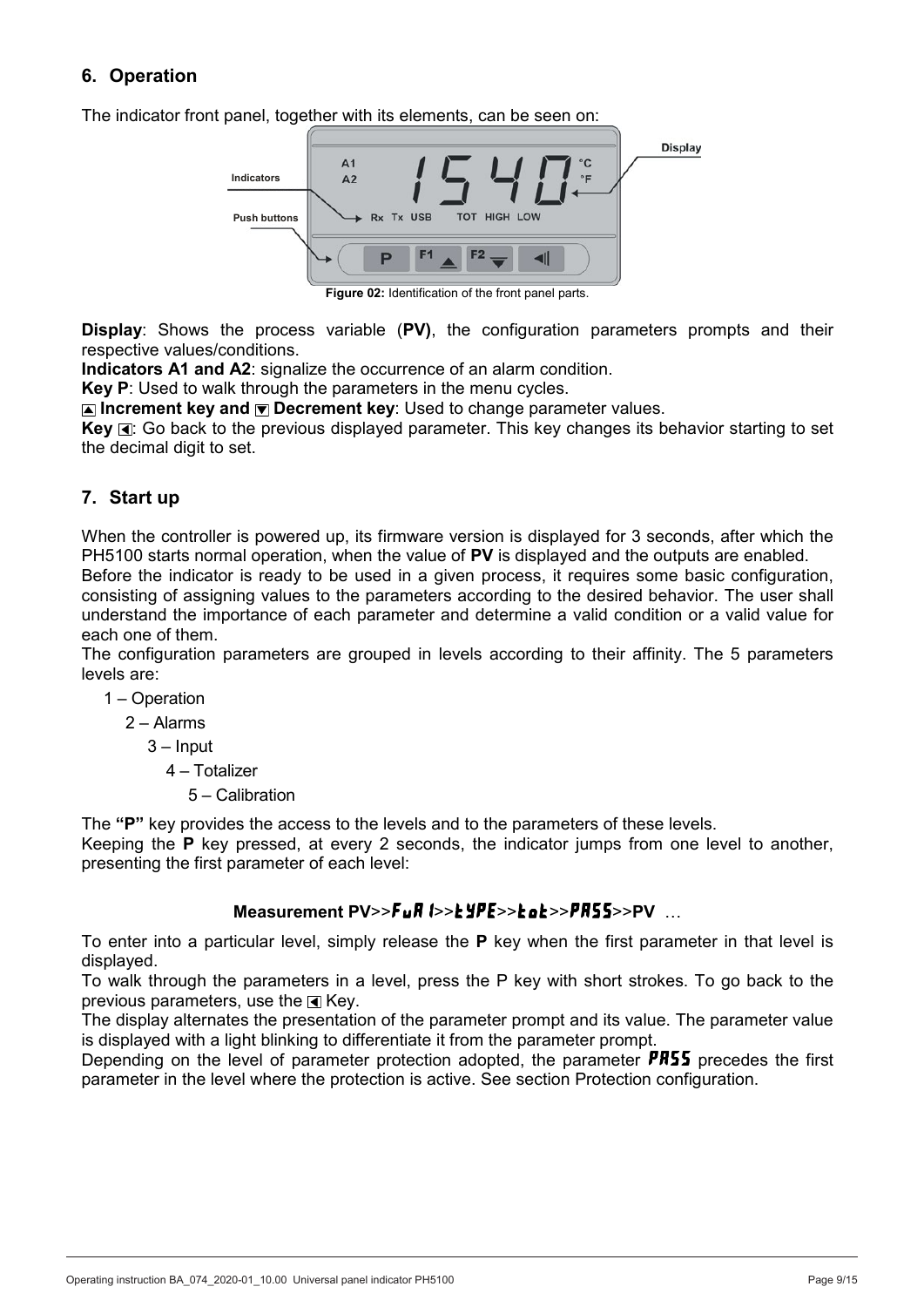# **8.1 Operation cycle**

| Pu                                                     | <b>Indication Display of PV:</b><br>The value of the measured variable $(PV)$ is shown on the main display (red).                                                                                                                                                                                                                                                                                                                                                                  |  |  |
|--------------------------------------------------------|------------------------------------------------------------------------------------------------------------------------------------------------------------------------------------------------------------------------------------------------------------------------------------------------------------------------------------------------------------------------------------------------------------------------------------------------------------------------------------|--|--|
| <b>LDL</b>                                             | Totalizing value:<br>When this value is bigger than 99.999 it is splitted in two separate screens<br>indicating the most and least significant parts and identified with the symbols<br>TOT HIGH and TOT LOW on the display                                                                                                                                                                                                                                                        |  |  |
| <b>SPRI</b><br><b>SPR2</b><br><b>SetPoint</b><br>Alarm | <b>Alarm SP:</b><br>Value that defines the alarm activation point.<br>For the alarms set up with the functions of the type <b>Differential</b> or <b>Band</b> ,<br>these parameters define the maximum differences accepted between PV and<br>a reference value defined in the parameter $\mathbf{R} \cdot \mathbf{F}$ .<br>For the alarm function ierr, this parameter is not used.<br>Parameters shown in this level only when enabled in the parameters $5P(E)$<br>and $5PZE$ . |  |  |

### **8.2 Alarm cycle**

| FuR I<br>FuR2                                    | Alarm Functions. It defines the functions of the alarms among the options in<br><b>Table 02</b> (page 5).                                                                                                                                                                                                            |  |  |  |
|--------------------------------------------------|----------------------------------------------------------------------------------------------------------------------------------------------------------------------------------------------------------------------------------------------------------------------------------------------------------------------|--|--|--|
| $R\,l\sigma F$<br>Alarm<br>Reference             | Reference value used by the alarms with differential function, minimum<br>differential or maximum differential.                                                                                                                                                                                                      |  |  |  |
| apa i<br>6P.RZ<br>Alarm<br>Referenz              | Totalization alarm SP decimal point.                                                                                                                                                                                                                                                                                 |  |  |  |
| SPR I<br><b>SPR2</b><br><b>SetPoint</b><br>Alarm | Alarm SP: Value that defines the point of activation of the alarm outputs. For<br>the alarms programmed with the functions of the type <b>Band</b> and <b>Differential</b> ,<br>these parameters represent the deviations.<br>For the $\sqrt{2}$ r and $\frac{1}{2}$ alarm functions, this parameter has no meaning. |  |  |  |
| <b>SPLE</b><br><b>SP2E</b><br>SP enable          | It allows the parameters $5P,$ I and $5P,$ to be displayed also in the indicator<br>operation cycle.<br><b>YE5:</b> Shows the parameters <b>SPR 1/SPR2</b> in the operation cycle.<br><b>ND:</b> DOES NOT show the parameters <b>SP, IISP, R2</b> in the operation cycle.                                            |  |  |  |
| <b>b</b> <i>iR i</i><br>ь IR2<br>BlockingAlarm   | Alarms Initial Blocking (see section 4.5).<br><b>YES:</b> Enables the initial blocking<br><b><i>nu</i></b> : Inhibits the initial blocking                                                                                                                                                                           |  |  |  |
| HYR I<br><b>HYR2</b><br>Hysteresis of<br>Alarms  | Alarm Hysteresis. It defines the difference between the value of PV at which<br>the alarm is triggered and the value at which it is turned off.                                                                                                                                                                      |  |  |  |
| <b>FLSh</b><br>Flash                             | It allows signalization of an alarm conditions occurrence by flashing the<br>indication of PV on the indication display.<br><b>YES:</b><br>Enables alarm signalization by flashing PV.<br>П0:<br>Disables the flashing PV.                                                                                           |  |  |  |

# **8.3 Input Signal level parameters**

| <b>LYPE</b> |                                                                                   |
|-------------|-----------------------------------------------------------------------------------|
|             | Input Type. Selection of the input type, used by the indicator. Refer to Table    |
| Typ         | 01 on page 4.                                                                     |
| FLEr        | Digital Input Filter – Used to improve the stability of the measured signal (PV). |
| Filter      | Adjustable between 0 and 20. At 0 (zero) it means filter turned off and 20        |
|             |                                                                                   |

 $\sim$  10  $\sim$  10  $\sim$  10  $\sim$  10  $\sim$  10  $\sim$  10  $\sim$  10  $\sim$  10  $\sim$  10  $\sim$  10  $\sim$  10  $\sim$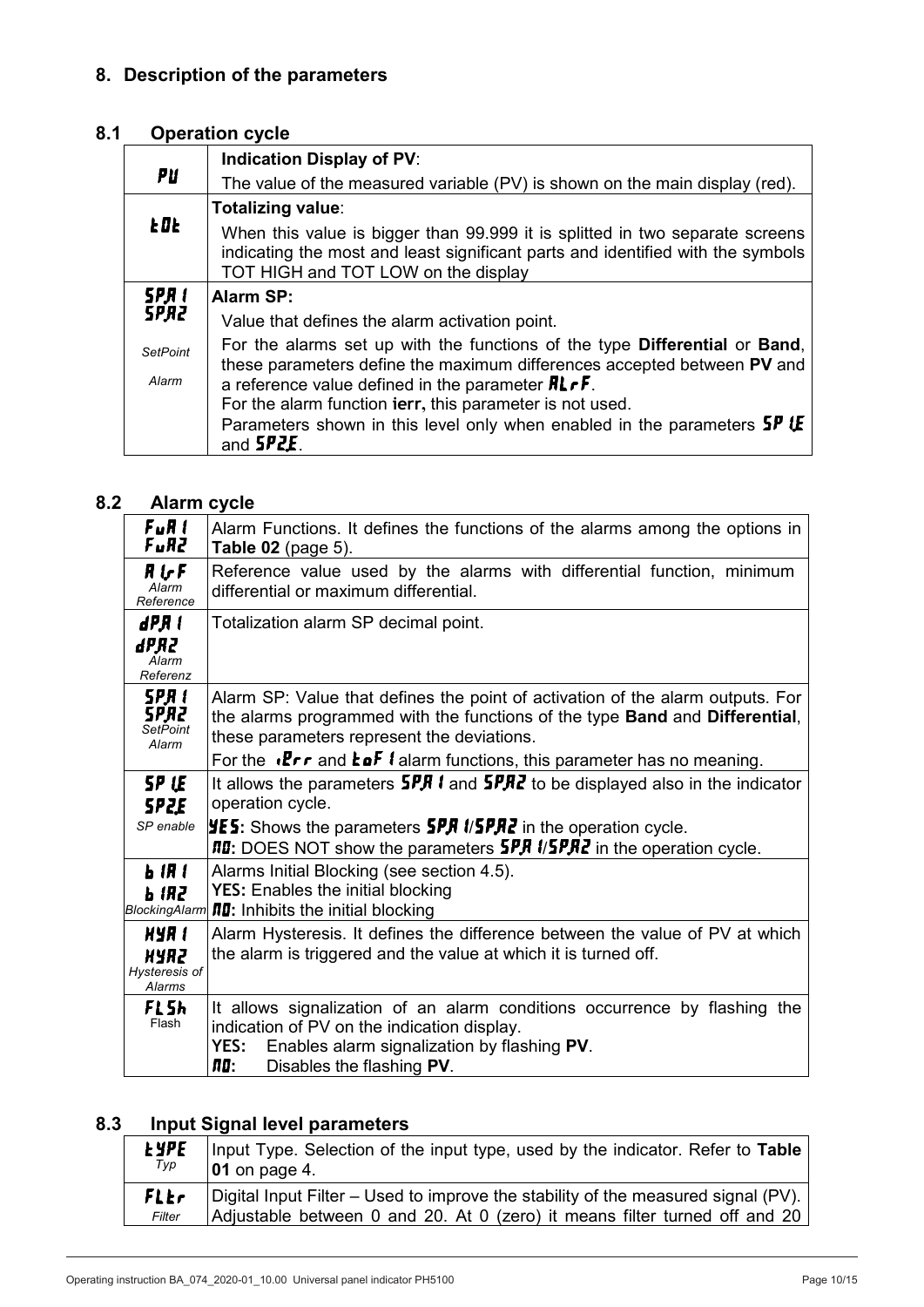|                                    | means maximum filter. The higher the filter value, the slower is the response<br>of the measured value.                                                   |  |  |
|------------------------------------|-----------------------------------------------------------------------------------------------------------------------------------------------------------|--|--|
| dppo<br><b>Decimal Point</b>       | It determines the position of the decimal point on the display.                                                                                           |  |  |
| unı E<br>Unit                      | It defines the temperature unit to be used:<br>°Ľ<br>indication in Celsius.<br>°F<br>indication in Fahrenheit.                                            |  |  |
| OFFS<br>Offset                     | Parameter that allows the user to make fine adjustments to the indicated PV<br>value.                                                                     |  |  |
| Rutor<br>Auto Range                | Enables the scaling of the PV by applying the input signal.                                                                                               |  |  |
| P LSE E                            | PV value to the first process known point when Auto Range function is<br>enabled ( $avto.r = yes$ ).                                                      |  |  |
| <b>P25EE</b>                       | PV value to the second process known point when Auto Range function is<br>enabled ( $avto.r = yes$ ).                                                     |  |  |
| inLL<br><b>Input Low</b><br>Limit  | It defines the lower value of the indication range when the input types of 0-20<br>mA, 4-20 mA, 0-50 mV, 0-5 V and 0-10 V are used (avto.r = $\vec{M}$ ). |  |  |
| <b>inHL</b><br>input High<br>Limit | It defines the upper value of the indication range when the input types of 0-20<br>mA, 4-20 mA, 0-50 mV, 0-5 V and 0-10 V are used (avto.r = $\vec{M}$ ). |  |  |
| FI.1                               | Defines the function to be executed by F1 and F2 keys:                                                                                                    |  |  |
| F1.2                               | No associated function<br>n o                                                                                                                             |  |  |
| F2.1                               | badd<br><b>Executes Batch Function - Addition</b>                                                                                                         |  |  |
| <b>F2.2</b>                        | b.Sub<br><b>Executes Batch Function - Subtraction</b>                                                                                                     |  |  |
| F 12.1                             | r Stra Reset Total value                                                                                                                                  |  |  |
| F 12.2                             | d-H : Present maximum read value                                                                                                                          |  |  |
|                                    | d - lo<br>Present minimum read value                                                                                                                      |  |  |
|                                    | r, la ı<br>Reset minimum and maximum values                                                                                                               |  |  |

# **8.4 Totalizing cycle**

| <b>Lot</b>                    | Defines the indicator operation mode.                                            |                                                                     |  |
|-------------------------------|----------------------------------------------------------------------------------|---------------------------------------------------------------------|--|
|                               | <b>on</b>                                                                        | Tatalizing function enabled                                         |  |
|                               | off                                                                              | <b>Totalizing function disabled</b>                                 |  |
|                               | bAtch                                                                            | <b>Batch operation</b>                                              |  |
| <b>L</b> dPPD                 |                                                                                  | <b>Totalizer Decimal Point Position</b>                             |  |
|                               |                                                                                  | Defines the decimal point position when presenting the total value. |  |
| <b>LARSE</b>                  |                                                                                  | Definess the time totalizing function time base.                    |  |
| <b>Totalizer time</b><br>base | Sec                                                                              | seconds                                                             |  |
|                               | <b>MIN</b>                                                                       | minutes                                                             |  |
|                               | <b>Xovrhours</b>                                                                 |                                                                     |  |
|                               | <b>Day</b>                                                                       | days                                                                |  |
| <b>EScF</b>                   | <b>Totalizer Scale Factor.</b>                                                   |                                                                     |  |
| TotalizerScale<br>Factor      | Can be set from 0,001 to 65,0.                                                   |                                                                     |  |
| Locut                         | Totalizer low cut value.                                                         |                                                                     |  |
| LowCut                        | Defines the lowest PV instant value limit considered for totalization and do not |                                                                     |  |
|                               | integrate any value below.                                                       |                                                                     |  |
| Pur 5E                        | Power up Reset                                                                   |                                                                     |  |
| Power Up<br>Reset             | Defines if the total value is restored or reset on indicator power up            |                                                                     |  |
|                               | YES.                                                                             | <b>Reset Totalizer</b>                                              |  |
|                               | nΩ                                                                               | No reset of the Totalizer                                           |  |

- 11 - BA\_074e, Rev.1C5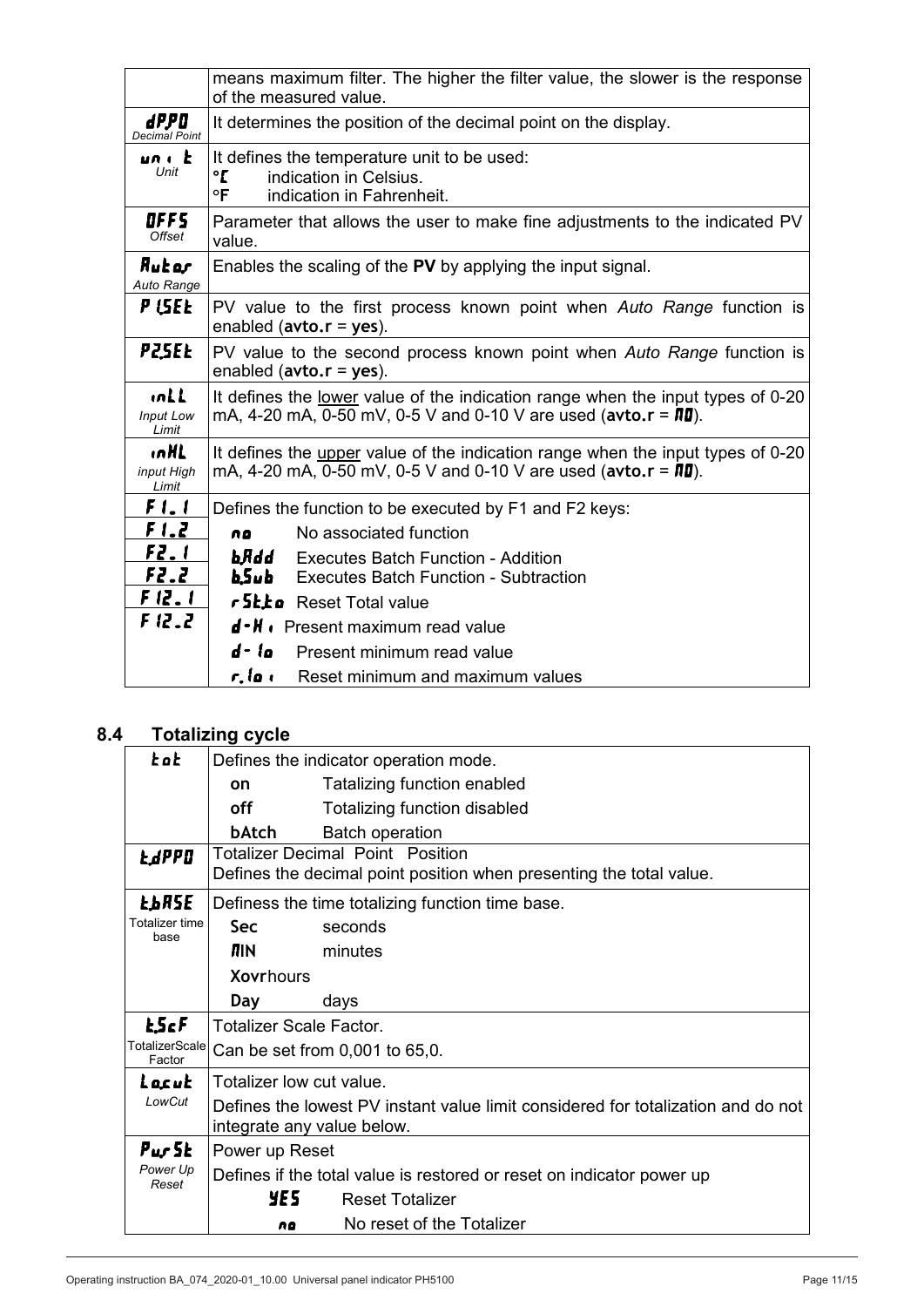### **8.5 Calibration cycle**

All types of input are calibrated in the factory. In case a recalibration is required; it shall be carried out by a specialized professional. In case this cycle is accidentally accessed, do not perform alteration in its parameters. The factory calibration can be restored in the parameter rstr.

| PRSS         | <b>Password.</b> Entering the Access password. This parameter is presented<br>before the protected cycles. See item Protection of Configuration.    |  |  |
|--------------|-----------------------------------------------------------------------------------------------------------------------------------------------------|--|--|
| $LR1$ .b     | Calibration. Enables the possibility for calibration of the indicator. When the<br>calibration is not enabled, the related parameters are hidden.   |  |  |
| nLI          | <i>Input Low Calibration.</i> Indication of the low scale calibration signal applied to<br>the input.                                               |  |  |
| <b>In HC</b> | Input High Calibration. Indication of the full scale calibration signal applied to<br>the input.                                                    |  |  |
| r Str        | Restore. It restores the factory input calibration and the indicator factory<br>parameters, disregarding any modifications carried out by the user. |  |  |
| [d           | Cold Junction. Temperature of the indicator cold junction.                                                                                          |  |  |
| PRSC         | <i>Password Change.</i> It allows the definition of a new access password, always<br>different from zero.                                           |  |  |
| Prot         | <i>Protection.</i> Sets up the Level of Protection. See <b>Table 03</b> (page 13).                                                                  |  |  |
| <b>Freq</b>  | <i>Frequency.</i> Frequency of the local electrical network.                                                                                        |  |  |
| <b>SnH</b>   | Serial number 4 most significant digits.                                                                                                            |  |  |
| <b>SnL</b>   | Serial number 4 least significant digits.                                                                                                           |  |  |
|              |                                                                                                                                                     |  |  |

### **8.6 Password protection**

The PH5100 indicator provides means for protecting the parameters configurations, not allowing modifications to the parameters values, avoiding tampering or improper manipulation. The parameter **Protection** (**PRDL**) in the Calibration level determines the protection strategy, limiting the access to particular levels, as shown in the table below.

| <b>ProtectionLevel</b> | <b>ProtectedLevels</b>                                              |
|------------------------|---------------------------------------------------------------------|
|                        | Only the Calibration level is protected.                            |
|                        | Totalization and Calibration levels are<br>protected.               |
|                        | Input, Totalizationand Calibration levels are<br>protected.         |
|                        | Alarms, Input, Totalizationand Calibration<br>levels are protected. |

**Table 3:** Levels of Protection of the configuration

#### **ACCESS PASSWORD**

The protected levels, when accessed, request the user to provide the **Access Password** for granting permission to change the configuration of the parameters on these levels.

The prompt **PASS** precedes the parameters on the protected levels. If no password is entered, the parameters of the protected levels can only be visualized.

The Access Password is defined by the user in the parameter *Password Change* **PR5.** present in the Calibration Level. **The factory default for the password code is 1111**.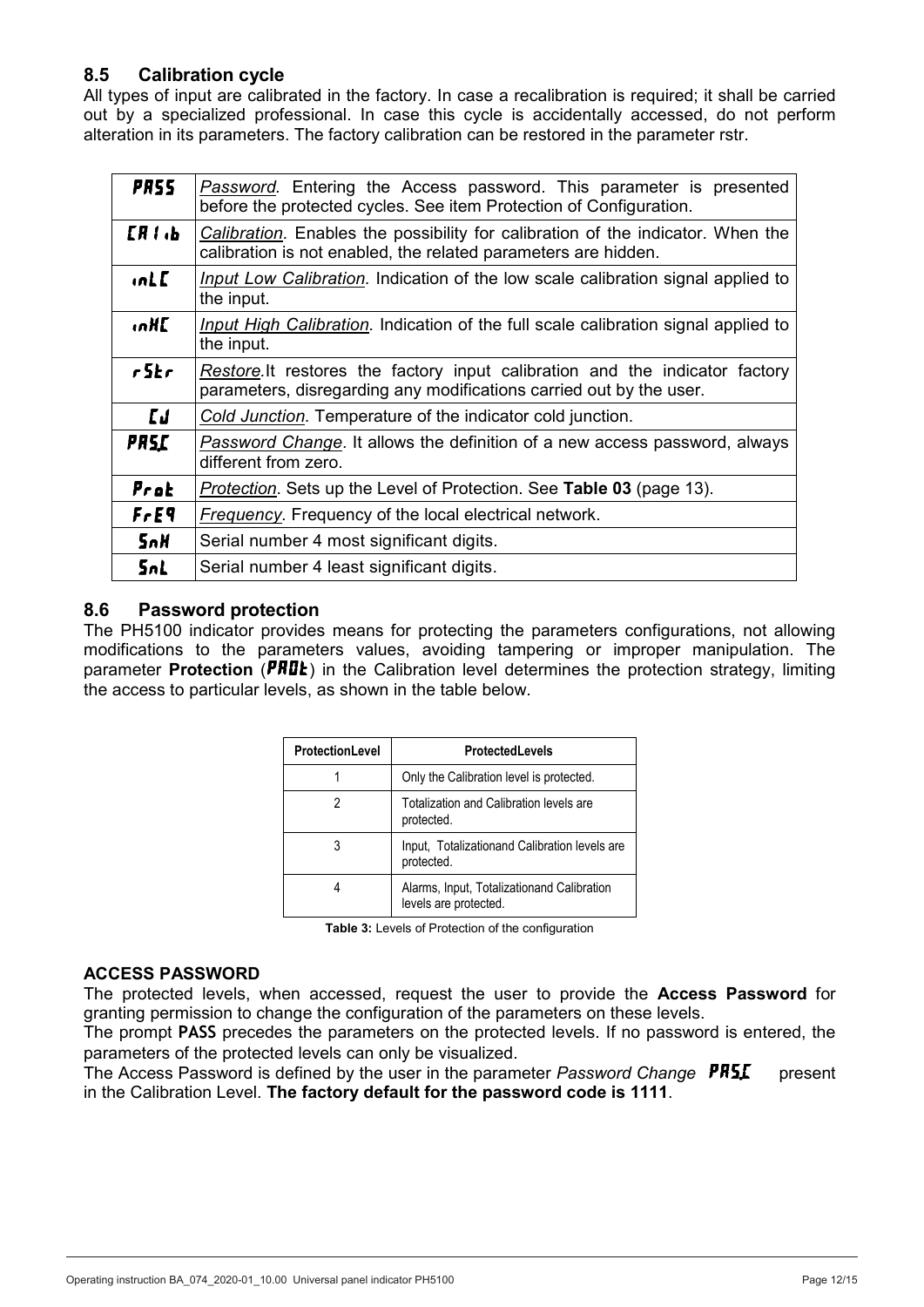#### **PROTECTION OF THE ACCESS PASSWORD**

The protection system built into the controller blocks for 10 minutes the access to protected parameters after 5 consecutive frustrated attempts of guessing the correct password.

#### **MASTER PASSWORD**

The Master Password is intended for allowing the user to define a new password in the event of it being forgotten. The Master Password doesn't grant access to all parameters, only to the *Password Change* parameter (**PAS.(**). After defining the new password, the protected parameters may be accessed (and modified) using this new password.

The master password is made up by the last three digits of the serial number of the controller **added** to the number 9000.

As an example, for the equipment with serial number 07154321, the master password is 9 3 2 1.

The indicator serial number can be obtained by pressing  $\blacksquare$  for 5 seconds.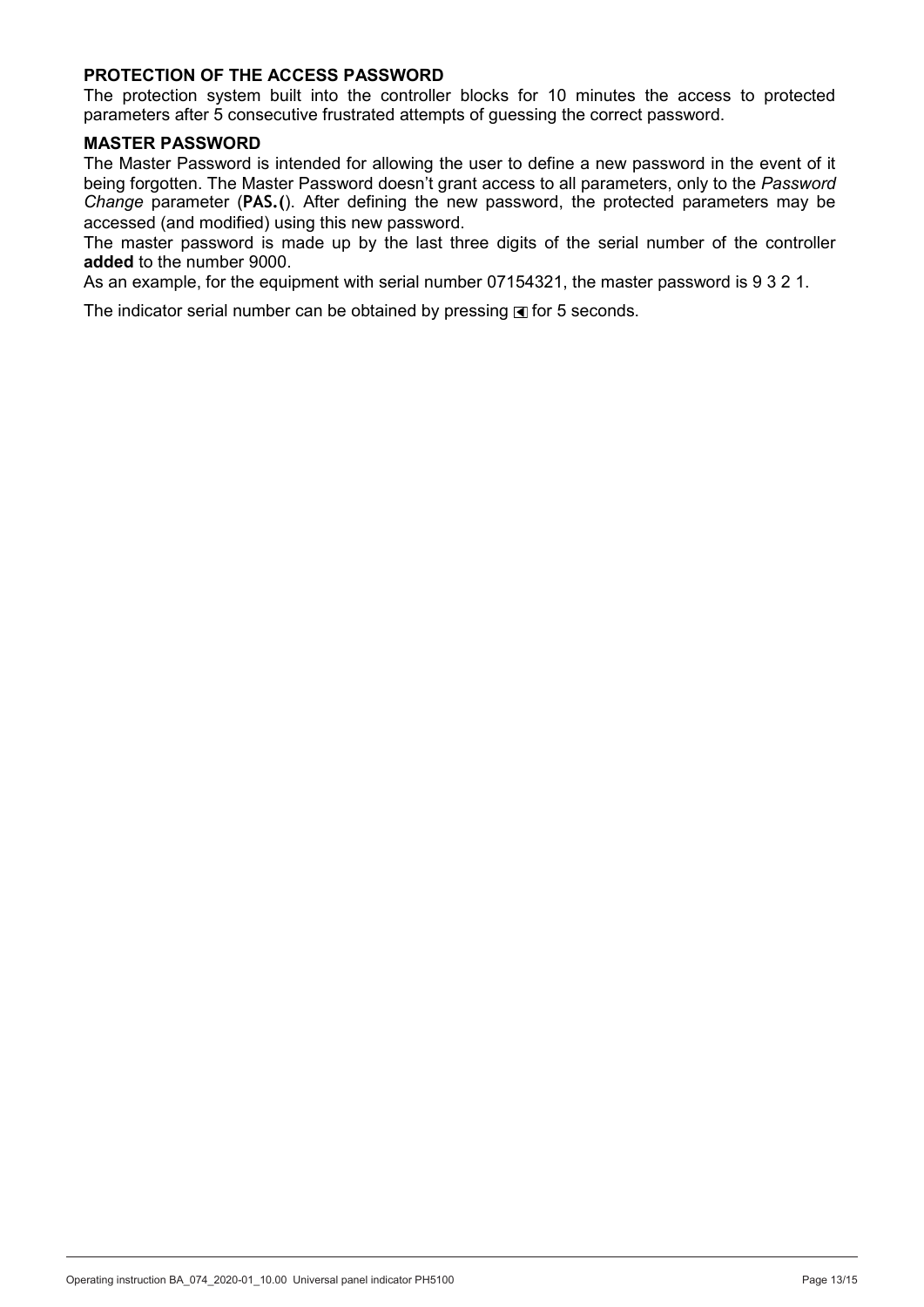### **9. Specifications**

| <b>DIMENSIONS:</b><br>Panel cut out<br>Approximate weight:                                             | 96 mm x 48 mm x 35 mm<br>93,0 mm x 45,5 mm<br>110 <sub>q</sub>                                                                                                                                                                                                                                                                                                                |
|--------------------------------------------------------------------------------------------------------|-------------------------------------------------------------------------------------------------------------------------------------------------------------------------------------------------------------------------------------------------------------------------------------------------------------------------------------------------------------------------------|
| <b>POWER SUPPLY:</b><br>Maximum consumption                                                            | 100 VAC to 240 VAC (±10 %), 50/60 Hz<br>100 VDC to 240 VDC (±10 %)<br>6 VA                                                                                                                                                                                                                                                                                                    |
| <b>ENVIRONMENTAL CONDITIONS:</b>                                                                       |                                                                                                                                                                                                                                                                                                                                                                               |
| <b>Operation Temperature:</b><br>Relative Humidity:<br>For temperatures above 30 °C, reduce 3 % per °C | $0 °C$ to $50 °C$<br>80 % @ 30 °C                                                                                                                                                                                                                                                                                                                                             |
|                                                                                                        | Indoor use; Installation Category II, Pollution Degree 2; altitude < 2000 meters                                                                                                                                                                                                                                                                                              |
| INPUT:<br>Internal Resolution:<br><b>Display Resolution:</b><br>Input reading rate:<br>Precision:      | According to Table 01 on page 4<br>65.535 levels (16 bits)<br>32.000 levels (from -1.999 to 30.000)<br>up to 55 per second<br>Thermocouples <b>J</b> , <b>K</b> , <b>T</b> , <b>E</b> : 0,25 % of the span $\pm$ 1 °C<br>Thermocouples e N, R, S, B: 0,25 % of the span $\pm 3$ °C<br>Pt100 (RTD): 0,2 % of the span<br>4 to 20 mA, 0 to 50 mV, 0to 5/10 V: 0.2 % of the span |
| Input impedance:                                                                                       | Pt100, T/C, 0 to 50 mV: $> 10 M\Omega$<br>0 to 5 V, 0 to 10 V: $>$ 500 k $\Omega$<br>4 to 20 mA: 100 $\Omega$                                                                                                                                                                                                                                                                 |
| Measuring of the Pt100:                                                                                | 3 wire type, $(\alpha=0.00385)$ , with compensation of the cable<br>length, max 50 meters, excitation current of 0.170 mA.                                                                                                                                                                                                                                                    |
| OUTPUT:                                                                                                |                                                                                                                                                                                                                                                                                                                                                                               |
| Output ALARM1:                                                                                         | Relay SPST; 240 VAC / 30 VDC / 1.5 A                                                                                                                                                                                                                                                                                                                                          |

| <b>Output ALARM2:</b>                                           | Relay SPST; 240 VAC / 30 VDC / 1,5 A |
|-----------------------------------------------------------------|--------------------------------------|
| 24 VDC source:                                                  | 24 VDC (±15 %) / 50 mA max.          |
| CASE:                                                           | Polycarbonat (PC) UL94 V-2           |
| <b>BACK PANAL:</b>                                              | ABS+PC UL94 V-0                      |
| <b>CONNECTIONS (WIRING):</b>                                    | Plug-in block terminals, 5 mm pitch  |
| STARTS OPERATION AFTER 3 SECONDS CONNECTED TO THE POWER SUPPLY. |                                      |
|                                                                 |                                      |

### **10. Error messages, default and calibration**

### **10.1 Error messages**

Connection errors and inadequate programming are the most common errors found during the controller operation. A final revision may avoid loss of time and damages. The controller displays some messages to help the user identify problems.

| <b>MESSAGE</b> | <b>DESCRIPTION OF THE PROBLEM</b>                                                  |  |
|----------------|------------------------------------------------------------------------------------|--|
|                | Open input. No sensor o signal.                                                    |  |
| Errl<br>Errb   | Connection and/or configuration errors.<br>Check the wiring and the configuration. |  |

Other error messages may indicate hardware problems requiring maintenance service.

 $\sim$  14  $\sim$  14  $\sim$  14  $\sim$  14  $\sim$  14  $\sim$  14  $\sim$  14  $\sim$  14  $\sim$  14  $\sim$  14  $\sim$